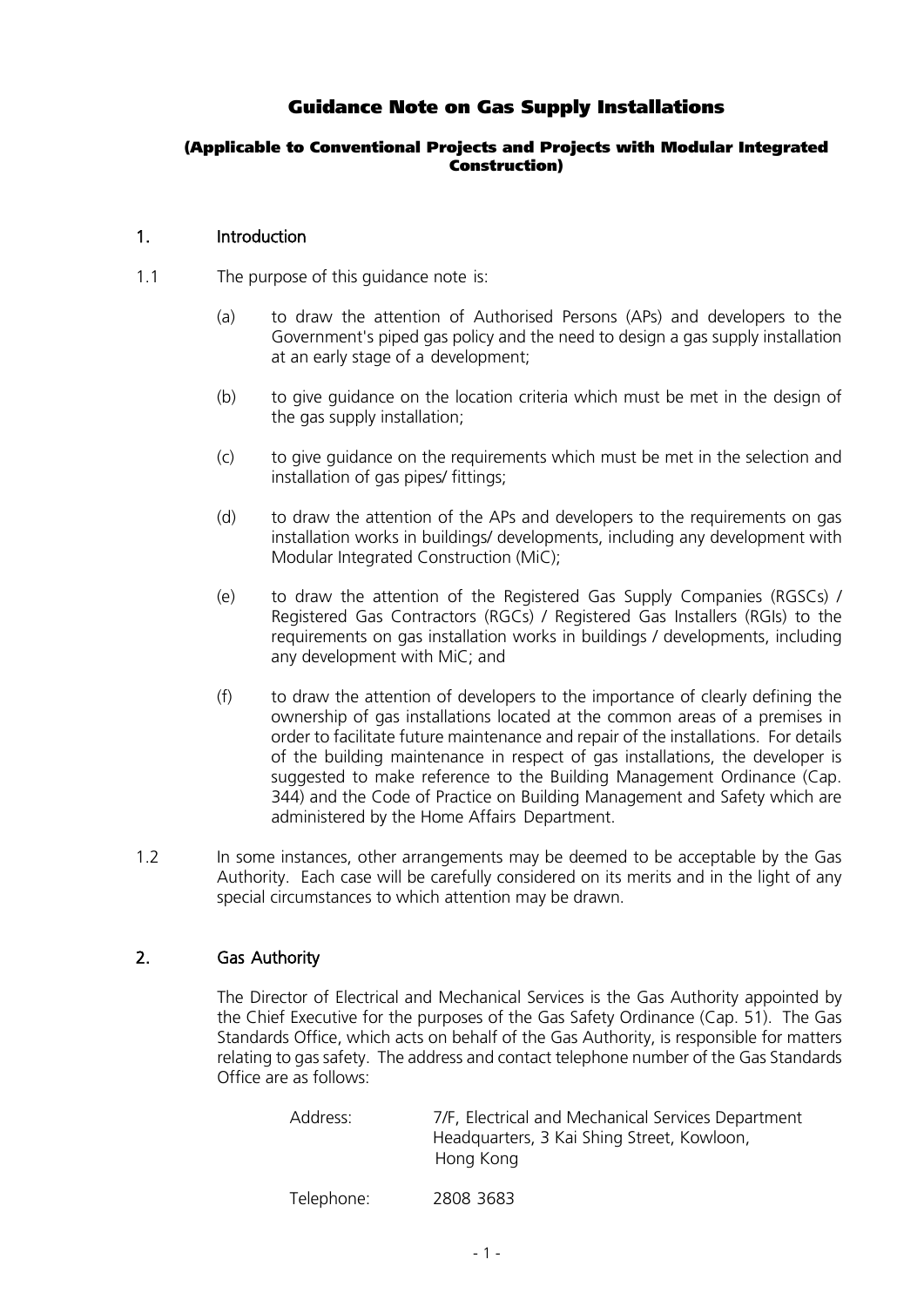### 3. Piped Gas Policy

- 3.1 The Government's piped gas policy aims at providing safe gas supply to all domestic buildings as far as possible and discouraging the use of cylinders.
- 3.2 It is important that the choice of fuel gas is decided at an early stage when preparing the design of a development so that sites can be set aside for the equipment associated with a piped gas supply.

### 4. The Gas Supply Installation

4.1 General

A gas supply installation is considered to be safe and adequate:

- (a) if it has a gas source which can, so far as is reasonably practicable, provide an uninterrupted supply of gas to the consumers; and
- (b) if it is designed and located such that it does not present an undue risk to the health and safety of members of the public residing or working in the vicinity of the installation;

Note: Details of the current Government Risk Guidelines are included in the Hong Kong Planning Standards and Guidelines, Chapter 12: Miscellaneous Planning Standards and Guidelines.

- 4.2 The Gas Source
- 4.2.1 The gas source may take the form of either:
	- (a) a supply of town gas from the reticulated mains network of the Hong Kong and China Gas Company Limited (HKCG); or
	- (b) a supply of Liquefied Petroleum Gas (LPG) from a storage installation located on or adjacent to the development concerned.
- 4.2.2 If town gas is to be used, the developer should liaise with the HKCG for the design of the pipe routes to and within the development and make provision for the safe siting of any gas control equipment, if necessary.
- 4.2.3 If LPG is to be used:
	- (a) the developer should liaise with the prospective LPG supplier at an early stage for the siting of the LPG storage facility and the design of the pipe routes within the development;
	- (b) the LPG should normally be stored in containers of the following types;
		- (i) bulk tank (underground or mounded); or
		- (ii) banks of LPG cylinders.

Note: The maximum number of LPG cylinders which may be used for an LPG cylinder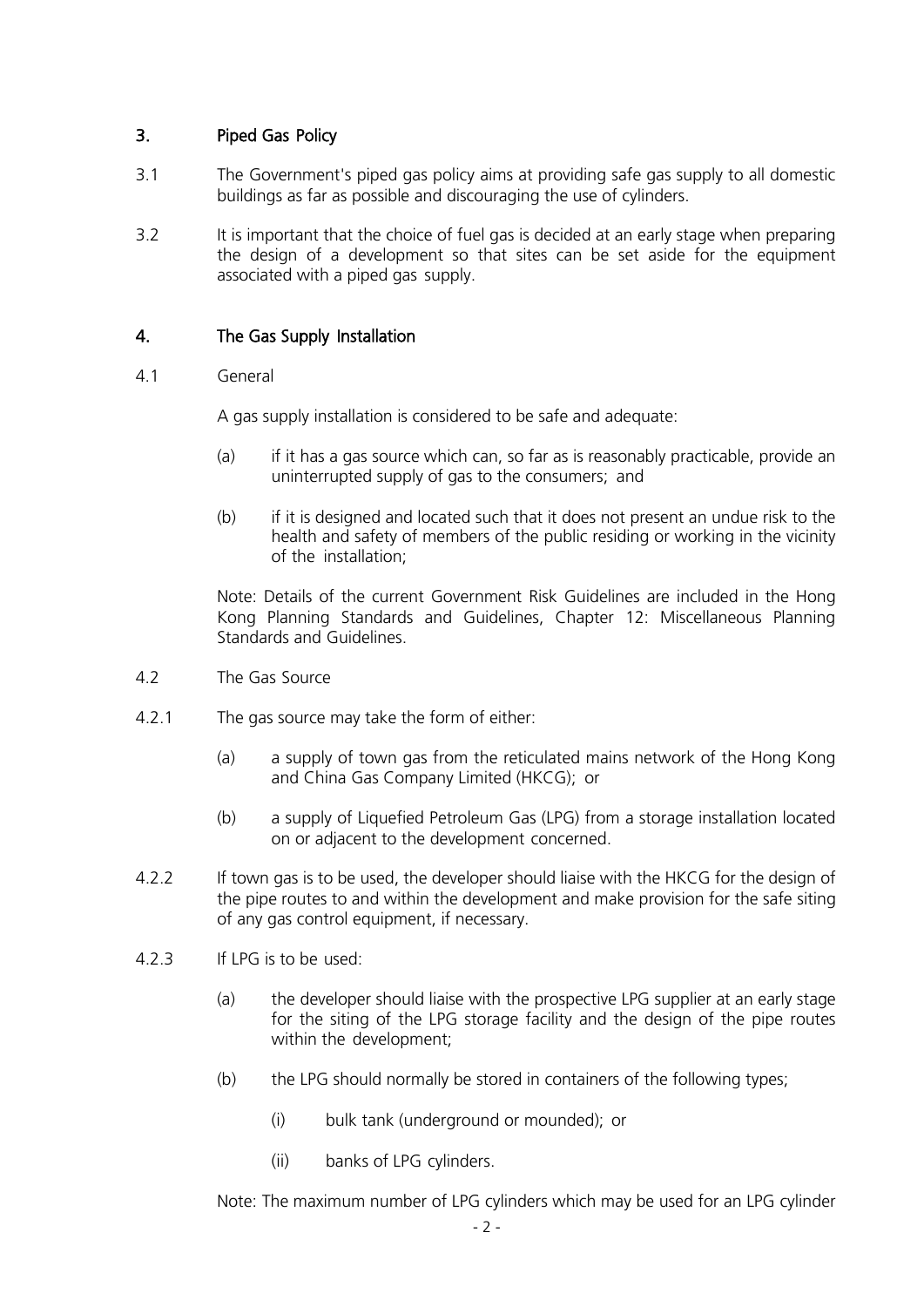bank installation is 20. The maximum size of cylinder is 50 kg (118 litres). In general, the total LPG storage capacity of the cylinder banks should not be more than 1 000kg.

- (c) an LPG storage installation where containers are kept with an aggregated nominal water capacity of more than 130 litres is classified as a Notifiable Gas Installation (NGI) under the Gas Safety Ordinance and an application for construction approval and approval of use of the NGI to the Gas Authority is required in accordance with regulations 3 to 6 of the Gas Safety (Gas Supply) Regulations (Cap. 51B);
- (d) an LPG gas main pipeline extension of an NGI is considered to be an addition to the NGI in accordance with regulation 2(2)(b)(ii) of Cap. 51B. For any project that involves a gas main pipeline extension from an existing NGI of an LPG storage installation in a new building or facility, an application to the Gas Authority for construction approval and approval of use in respect of the alteration of the NGI is required; and
- (e) the storage of LPG should normally have an aggregated capacity of four times the average foreseeable daily demand.

### 5. Design and Siting Criteria

- 5.1 Installations for the supply of gas from the reticulated mains system of the HKCG shall be designed and installed in accordance with the requirements of the Gas Safety Ordinance. Compliance with the Electrical and Mechanical Services Department's and the HKCG's approved codes of practice shall normally be deemed to meet these requirements.
- 5.2 Installations for the supply of LPG shall be designed, located and constructed in accordance with the Gas Safety (Gas Supply) Regulations. The attention of APs and other applicants is drawn particularly to the requirements of regulation 11 on the ventilation of, access to and fire protection measures for LPG installations. Compliance with the Code of Practice for Hong Kong LPG Industry, Module 1 - LPG Compounds and Cylinder Stores shall normally be deemed to meet these requirements.
- 5.3 LPG storage installations should normally be located at ground floor level away from any unventilated voids to prevent accumulation of LPG in the event of gas leakage. Locations in basements, open pits, over voids or above ground level (including podium level) will not be permitted.
- 5.4 Fire services facilities of gas installations shall comply with the requirements of the Director of Fire Services.
- 5.5 For bulk LPG storage installations where replenishment of LPG by road tanker is necessary, careful consideration should be given to the location of the installation. Factors to be considered include the estimated population in the vicinity, the capacity of the storage containers, the arrangements for road tanker access and unloading. A Quantitative Risk Assessment (QRA) report should normally be submitted to the Gas Authority with the application for NGI construction approval, to demonstrate that the installation will not present undue risks to society. It is recommended that the study brief should be discussed with the Gas Authority prior to the appointment of consultant who is responsible for the QRA study.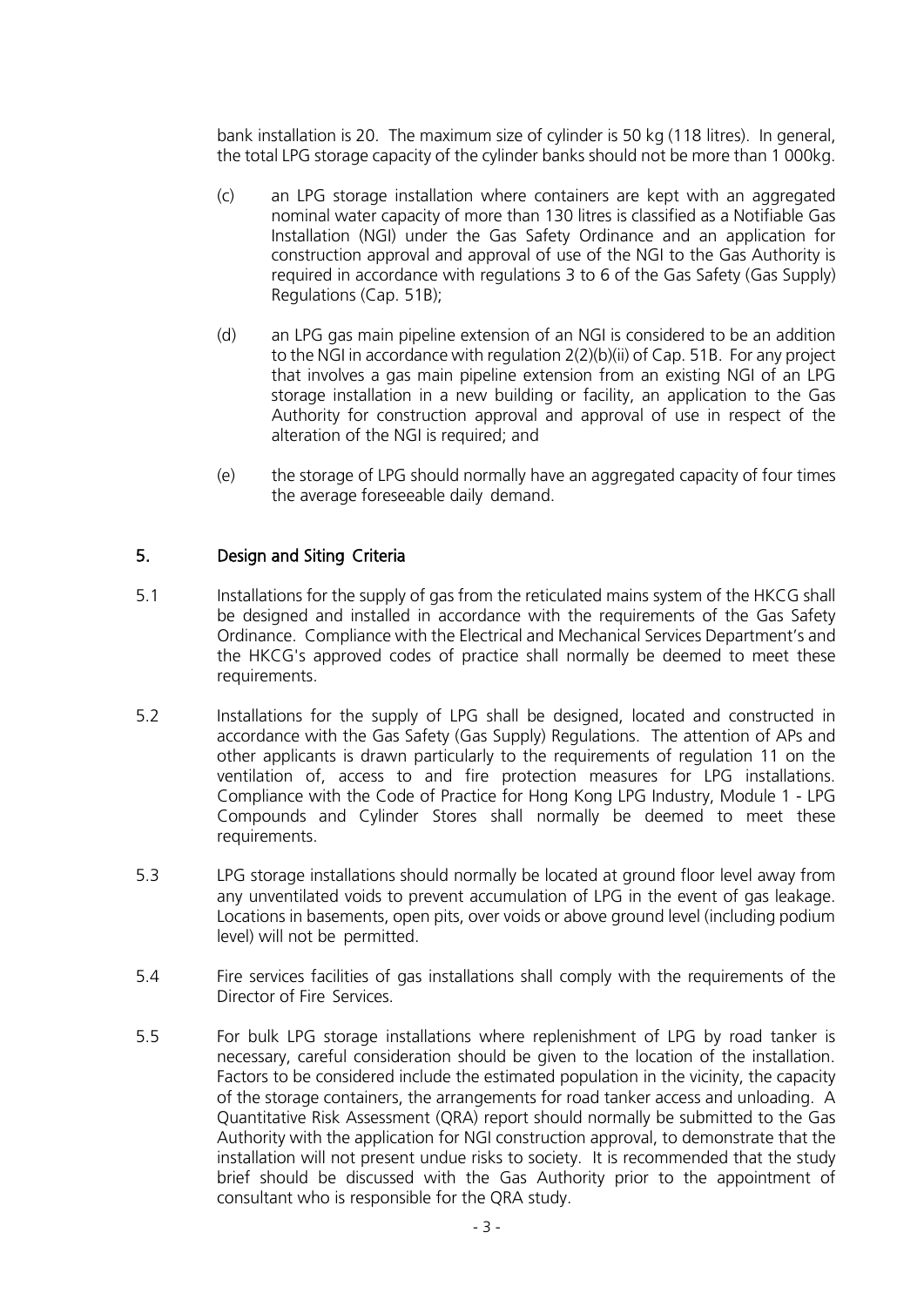- 5.6 The following specific requirements for bulk LPG storage installations should be complied with:
	- (a) Installations and associated road tanker unloading points should be sited away from places where people would congregate in order to reduce risk. The Gas Authority should be consulted at an early stage where it is proposed to site the installation within 100 metres of schools, hospitals and homes for the elderly or other sensitive users;
	- (b) There should be a concrete paved area surrounding the installation, of 1 metre wide minimum, together with a further area of 2 metres wide to be free of trees and shrubs;
	- (c) The minimum safety distance from buildings and the lot boundary shall meet the requirements of the Code of Practice for Hong Kong LPG Industry, Module 1 - LPG Compounds and Cylinder Stores.

Note: The acceptability of the location of any bulk LPG storage installation will be determined by making reference to the QRA. As a general rule, however, for highrise residential property, a separation distance may be necessary which depends on the quantity of LPG stored and the size of the road tanker used for replenishing stocks of LPG.

5.7 The guidelines below give the requirements on approximate area of LPG storage installations with underground (U/G) bulk tanks:

| LPG Storage Quantity (tonnes) | Approximate Area of Compound for U/G LPG tanks |
|-------------------------------|------------------------------------------------|
|                               | $(m \times m)$                                 |
|                               | $13 \times 12$                                 |
| 6                             | $14 \times 12$                                 |
| 8                             | $15 \times 12$                                 |
| 10                            | 16 x 13                                        |
| 15                            | $18 \times 15$                                 |
| 20                            | $25 \times 20$                                 |
| 40                            | 25x25                                          |

#### 6. Ownership of Gas Supply Installations

The ownership of gas supply installations, particularly different sections of gas pipes at the common areas of a premises, should be clearly defined at an early stage to facilitate future maintenance and repair of the gas installations.

#### 7. Requirements on Gas Pipes/ Fittings

7.1 According to regulation 17 of the Gas Safety (Gas Supply) Regulations (Cap. 51B), any gas pipes shall be constructed of sound materials and of appropriate size and strength as to safely convey the gas under the corresponding operating pressure. In this regard, any gas pipes and fittings shall be designed and installed in accordance with the requirements of the Gas Safety Ordinance, relevant national and/or international standards and the manufacturer's instructions.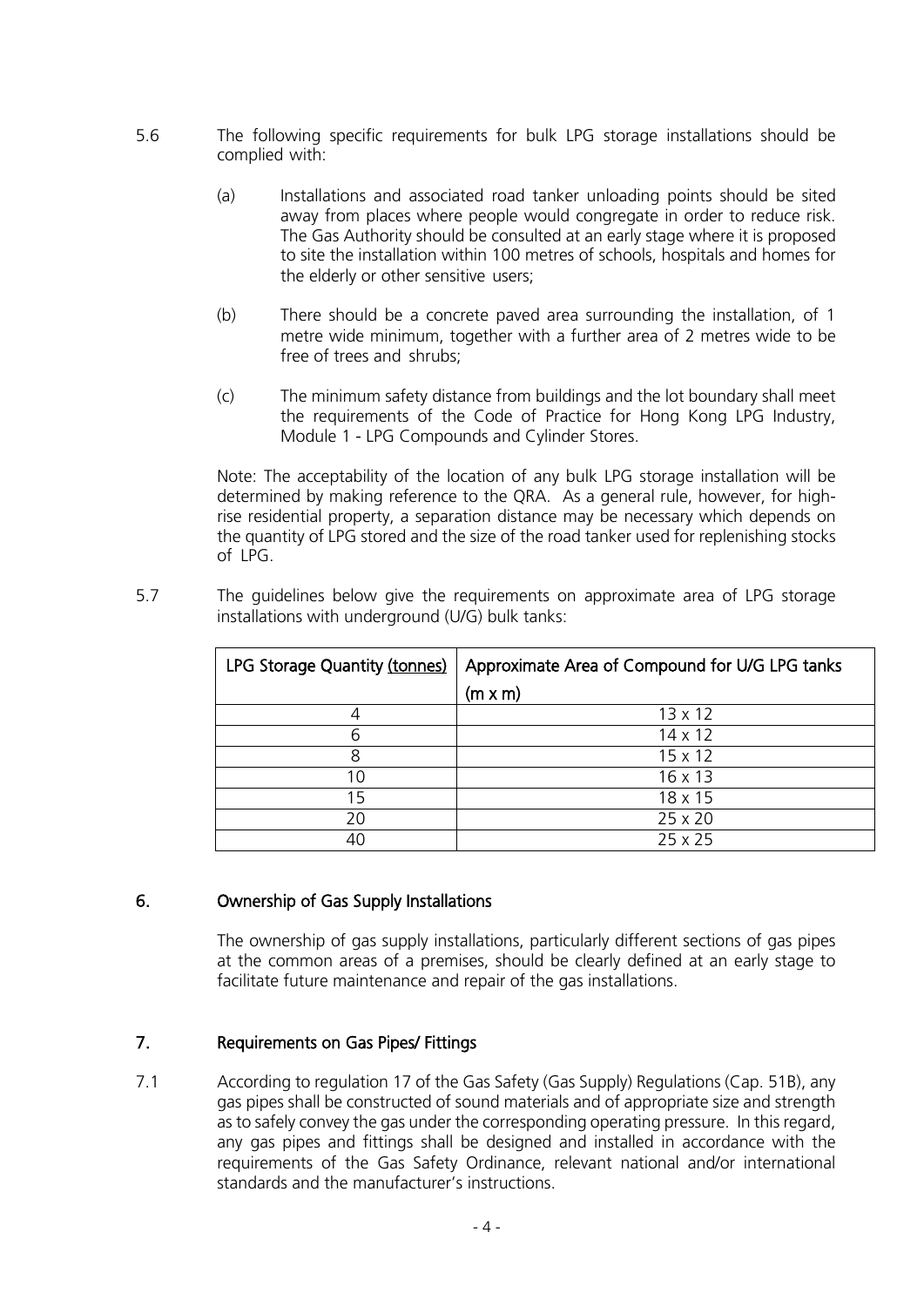- 7.2 Under regulation 4 of the Gas Safety (Installation and Use) Regulations (Cap. 51C), gas fittings shall be of good construction with sound material and of adequate strength and size to secure safety. Therefore, gas pipes / fittings should be of appropriate materials and construction conforming to relevant national / international standards or equivalent. One should ensure that joining pipes and fittings are compatible for the joints and for the joining process.
- 7.3 Attention is drawn particularly to ensure that the gas pipes and fittings shall be so constructed to resist corrosion and be protected against abnormal loading and deterioration in accordance with regulations 17(3) and 17(5) of the Gas Safety (Gas Supply) Regulations (Cap. 51B). Galvanised gas pipes/ fittings should be protected against corrosion. For any exposed galvanised gas pipes/ fittings, appropriate protective coating should also be applied on top of any coating material subject to Ultraviolet attack.
- 7.4 Under regulations 17(8), 17(9) and 17(10) of the Gas Safety (Gas Supply) Regulations (Cap. 51B), no gas pipe shall be installed in a service duct in any premises unless any other services contained in the duct are compatible with the gas pipe without prejudicing the safety of the occupants in the premises. Meanwhile, gas service pipes, such as gas riser in a building, shall not be installed in an unventilated duct, void and any places without adequate ventilation to ensure that any gas leakage shall not cause any accumulation of flammable gas.
- 7.5 No gas installation pipe supplying gas to a particular consumer shall be installed in an unventilated shaft, duct or void as stipulated in regulation 17(5) of the Gas Safety (Installation and Use) Regulations (Cap. 51C).
- 7.6 Gas pipes installed within premises should be readily identified by attaching to the pipe a yellow tape/stripe/label indicating "Town Gas" / "LPG" or painting with an appropriate colour to BS 4800 where practicable.

### 8. Requirements on Gas Installation Works

- 8.1 According to the Gas Safety (Registration of Gas Installers and Gas Contractors) Regulations (Cap. 51D), gas installation works refers to the fabrication, connection, disconnection, testing, commissioning, decommissioning, maintenance, repair or replacement of gas fittings, but does not include the disconnection of a cylinder, or the connection of a cylinder in place of another cylinder, where such disconnection or connection is made at the pressure-regulator or adaptor directly connected to the cylinder concerned; or the disconnection or connection of a bunsen burner. "Gas fitting" means a gas pipe, gas meter, gas appliance, gas valve or pressure-regulator which is supplied, or to be supplied, gas through a service pipe, and includes a service riser.
- 8.2 No person shall employ a person other than a Registered Gas Contractor (RGC) to carry out any gas installation works under the Gas Safety (Registration of Gas Installers and Gas Contractors) Regulations (Cap. 51D). All the gas installation works shall be carried out by a Registered Gas Installer (RGI) registered to the appropriate class(es) of gas installation works and employed by an RGC which should have sufficient resources to carry out business and supervision of its RGIs.
- 8.3 All the gas installation works conducted in Hong Kong, including the installation of gas fittings in buildings, installation of gas fittings in MiC modules and assembling of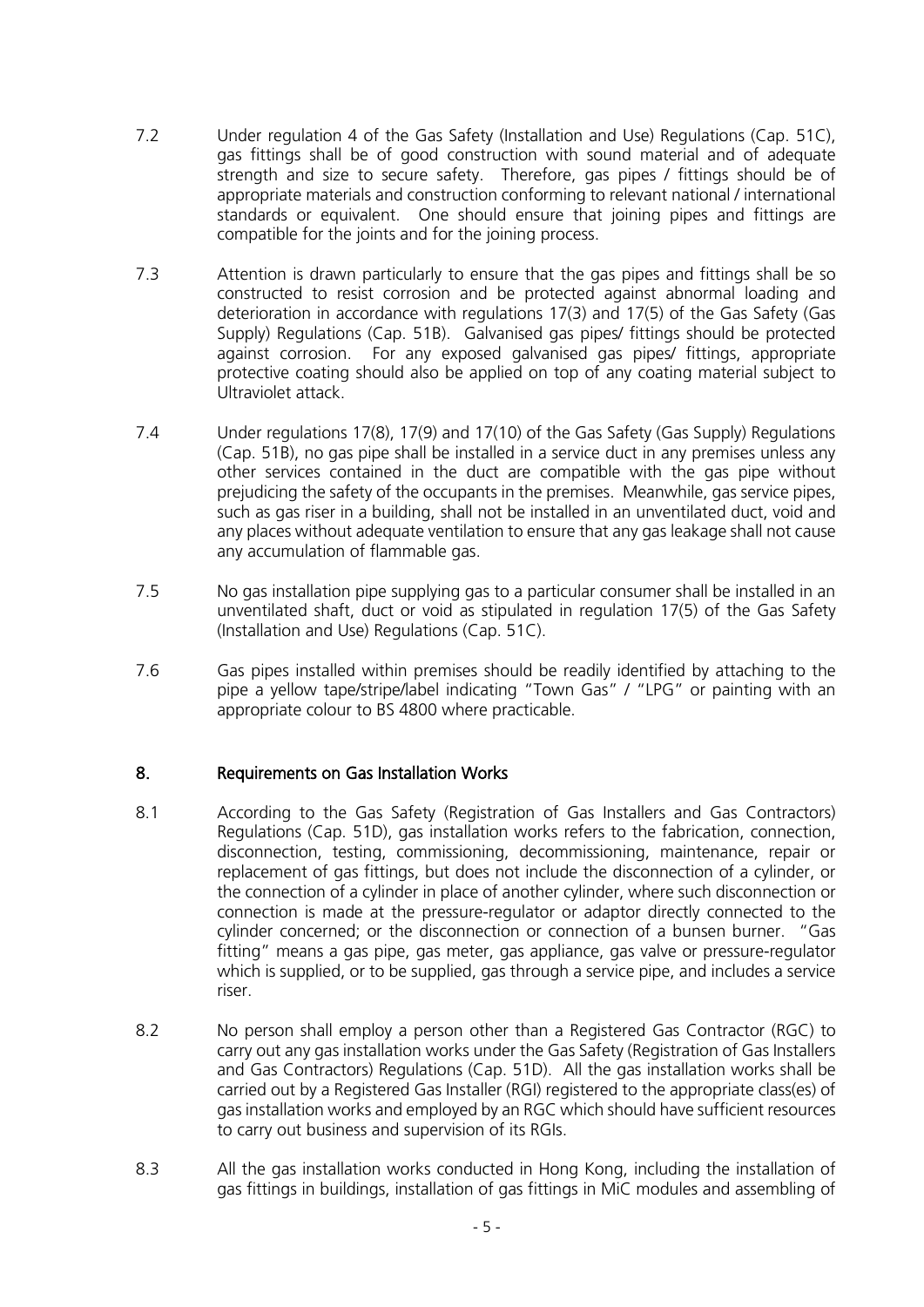pre-laid gas pipes in MiC modules, shall be carried out by RGI(s) registered to the appropriate class(es) of gas installation works and employed by RGC(s).

- 8.4 Under regulations 20 and 23 of the Gas Safety (Gas Supply) Regulations (Cap. 51B), gas pipes excluding installation pipes shall be tested and purged to ensure that they are structurally sound and gastight. Meanwhile, installation pipes shall be tested and purged after installation as stipulated in regulation 20 of the Gas Safety (Installation and Use) Regulations (Cap. 51C).
- 8.5 Soundness test and purging for gas pipes should be carried out generally in accordance with relevant national and/or international standards.

#### 9. Obligation of Registered Gas Contractors (RGCs)

- 9.1 The RGC(s) shall ensure that the gas installation works, including the installation of gas fittings in the MiC modules are properly carried out with safe and sound materials that conform to the Gas Safety Ordinance and this Guidance Note. For the gas installations in MiC modules being installed at workshops, the RGC is recommended to liaise with the project owner / MiC contractor / RGSC as early as practicable for the establishment and implementation of a quality control and supervision system so as to ensure that the gas installations are installed, inspected and tested at the workshops with good workmanship and suitable materials.
- 9.2 The RGC(s) shall observe the requirements stipulated in the regulation 22 of the Gas Safety (Registration of Gas Installers and Gas Contractors) Regulations (Cap. 51D) where the RGC(s) shall ensure, so far as is practicable, that his employees do not personally carry out, or supervise any individual personally carrying out gas installation works in contravention of any of the requirements under the Gas Safety Ordinance (Cap. 51) applicable to such work.
- 9.3 After completion of the gas installation works, the RGC(s) shall conduct appropriate pressure tests to verify if the gas installations are gastight and structurally sound as stipulated in regulation 20(1) of the Gas Safety (Gas Supply) Regulations (Cap. 51B).
- 9.4 Prior to supply of gas to the gas installations, soundness test and purging shall be conducted by an RGC. Upon completion of the soundness test with satisfactory result, the RGC(s) shall carry out purging throughout the tested gas installations to remove all air and gas other than the gas to be supplied. The RGC(s) shall ensure that the soundness test and purging are completed before the commissioning of gas installations. Where necessary, the RGC(s) should provide the RGSC with the relevant information such as test results and certificates of their gas installation works for verification prior to the commissioning of gas installations.
- 9.5 Under regulation 23 of the Gas Safety (Registration of Gas Installers and Gas Contractors) Regulations (Cap. 51D), the RGC(s) shall maintain records of all gas installation works carried out by him and shall keep such records for a period of not less than 2 years after the gas installation work concerned was carried out. The RGC(s) shall keep the testing and commissioning records for at least 2 years and submit the records to the relevant parties to review or for retention upon request.